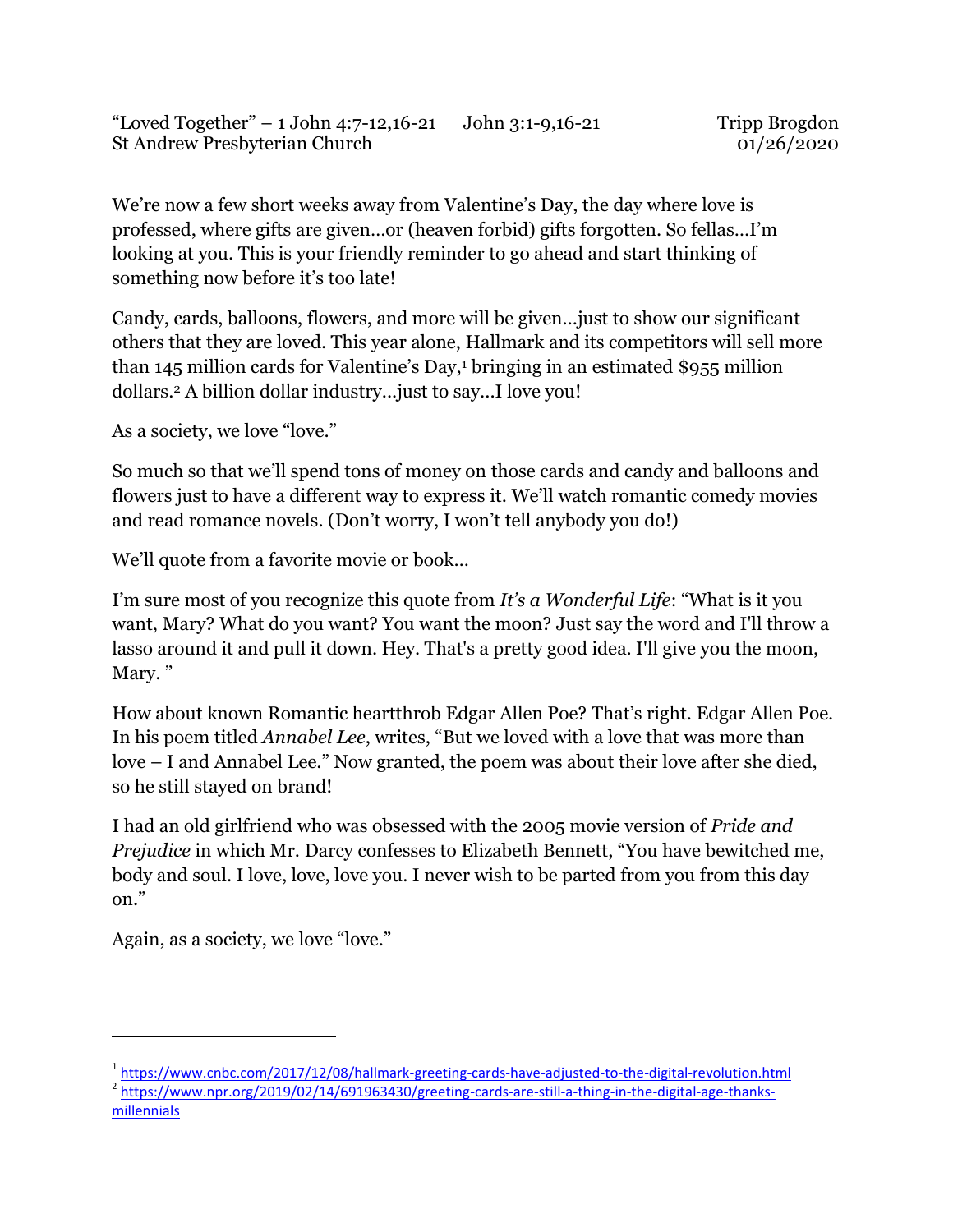What about as a church? Do we love "love?" Well, we say we do. Look at 1 Corinthians 13, which is one of the most widely known and quoted sections of scripture.

"If I speak in the tongues of mortals and of angels, but do not have love, I am a noisy gong or a clanging cymbal. And if I have prophetic powers, and understand all mysteries and all knowledge, and if I have all faith, so as to remove mountains, but do not have love, I am nothing. If I give away all my possessions, and if I hand over my body so that I may boast, but do not have love, I gain nothing.

Love is patient; love is kind; love is not envious or boastful or arrogant or rude. It does not insist on its own way; it is not irritable or resentful; it does not rejoice in wrongdoing, but rejoices in the truth. It bears all things, believes all things, hopes all things, endures all things."<sup>3</sup>

This text is beautiful and true and it stirs up something in us when we hear it…as do quotes from our favorite novels, movies, and poems.

We live our lives in this space. We are surrounded by messages of love...even though those messages may convey a shallow perception of what love really is. We are inundated by those warm and fuzzy feelings about love and faith and peace.

But love is not just a feel-good emotion. It is not shallow. Love is complicated, and love is deep. Most importantly, though, love is not ours to hoard or to keep for ourselves.

One way to view love is by *doing* love in our own lives. When we do that, we start asking ourselves questions like this: Am I loving others?

Now this is an important and vital question to be asking, and it is a question we will come back to, but our two scripture lessons this morning help us put all of this "love stuff" we've been talking about into proper perspective.

Our first selection from 1 John, chapter 4 addresses this head on. And actually, for a fun fact, the writer of 1<sup>st</sup>, 2<sup>nd</sup>, and 3<sup>rd</sup> John identifies himself in Greek as "ho presbyteros," otherwise translated, "the elder." I was once told that in order for a sermon to be a *true* Presbyterian sermon it must contain at least one Greek or Hebrew word, so we've hit our quota! OK, now that my inner Presbyterian nerd is done talking, let's get to what he actually says.

 $\overline{\phantom{a}}$ 

 $3$  1 Cor. 13:1-7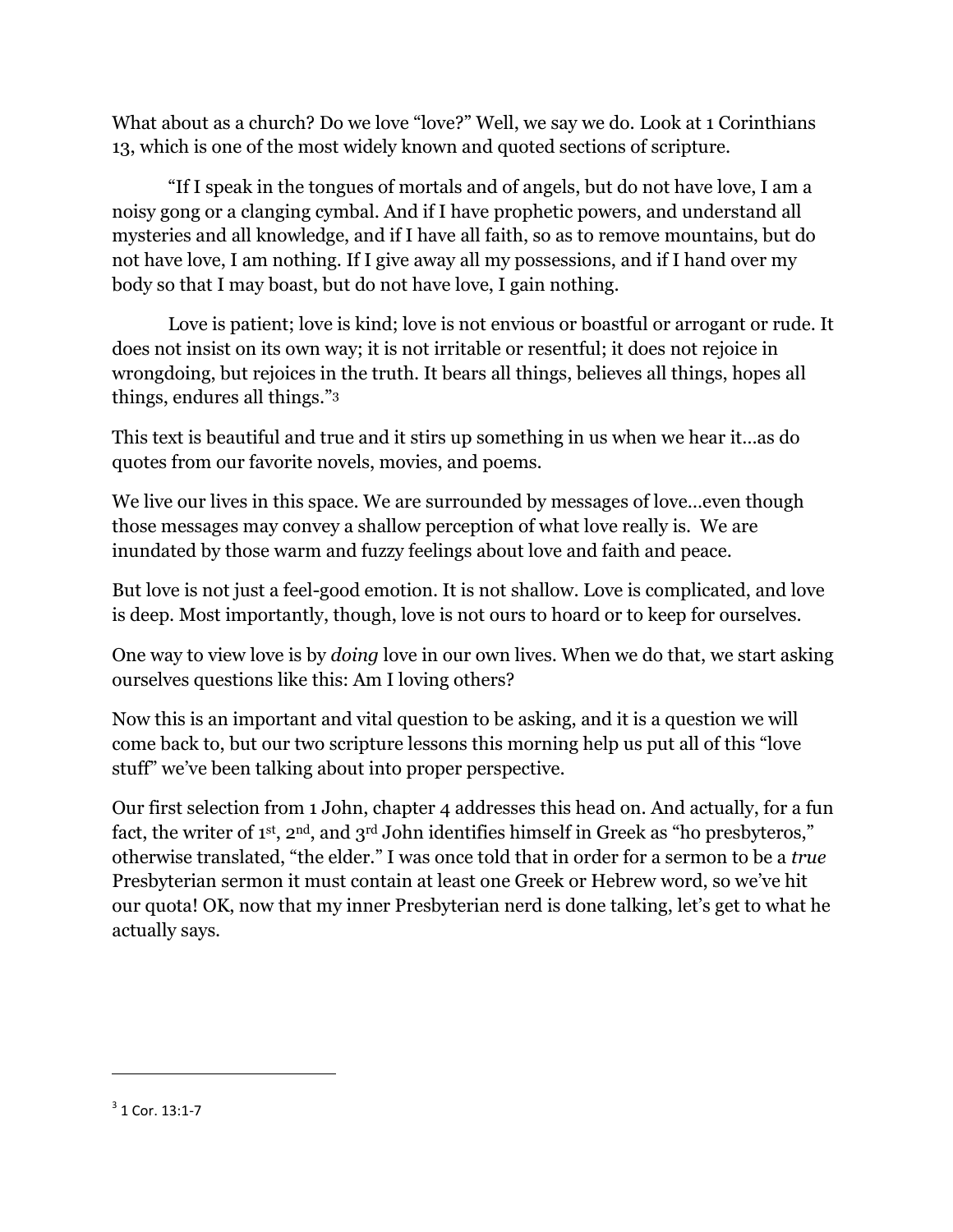"Beloved, let us love one another, because love is from God; everyone who loves is born of God and knows God. Whoever does not love does not know God, for God is love."<sup>4</sup>

In just two verses, the writer uses a variation of the word love six times! When reading the entire passage, you just want to tell him, "OK OK we got it! Love, love, love, love, love, love."

And I know for myself, I tend to gloss over these mentions of love. "God is love," the writer says. I'll respond to myself, "Well, sure…of course…God is love," and then I'll move on like that isn't the most revelatory confession in the history of the world! It is incredible how easy it can be to zip right by it because I've heard it so much. But as I was reminded of by a friend just last night, we can never hear it enough.

The elder continues, "God's love was revealed among us in this way: God sent his only Son into the world so that we might live through him. In this is love, not that we loved God but that he loved us and sent his Son to be the atoning sacrifice for our sins…We love because God first loved us."<sup>5</sup>

This, my friends, is what loves looks like. This is true love, pure love, perfect love…and it starts with God.

- So what is it that we are to do with this information?
- What are we to do about the fact that God loves us so much that God sent Jesus Christ to this world for you and for me?
- What are we to do about the knowledge that God loves us so much that Jesus Christ was sent to this world to be the atoning sacrifice for our sins?<sup>6</sup>
- What are we to do about the idea that God loves the world so much that Jesus Christ came not to condemn the world, but so the world might be saved through him?7

Well, the short answer is that we are to respond.

And it just so happens that in our Gospel story today, Jesus helps us with this through his discussion with Nicodemus.

l

 $^4$  1 John 4:7-8

<sup>&</sup>lt;sup>5</sup> 1 John 4:9-10; 19

 $^{\rm 6}$  1 John 4:10

 $<sup>7</sup>$  John 3:17</sup>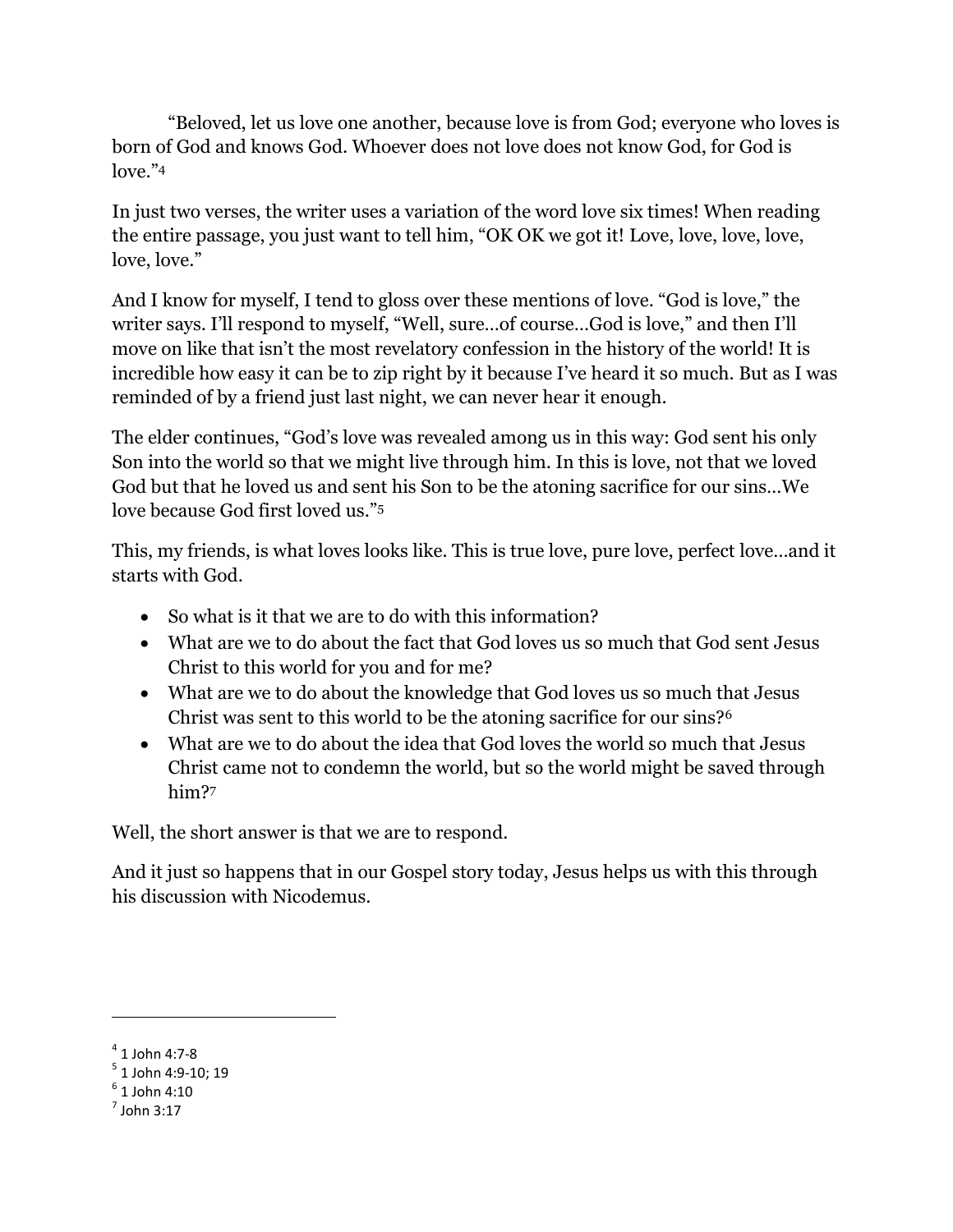We are to be born of water and the Spirit.

We are to be born from above.<sup>8</sup>

We are to move from darkness to the light.

Jesus said, "Those who do what is true come to the light, so that it may be clearly seen that their deeds have been done in God."<sup>9</sup>

Those deeds that Jesus mentions can vary from situation to situation, but there is one underlying thread to it all: you guessed it…love.

Taking it even a step further, the elder from 1 John, as we've already heard, specifically equates loving God with loving others. PAUSE

Rev. Dr. Alyce M. McKenzie is a United Methodist Pastor, Professor, and Director of Center for Preaching Excellence at the Perkins School of Theology at Southern Methodist University. She once told a story which she calls, "The Parable of What I Found in the Parking Lot at Kohl's."

It was Good Friday afternoon and she pulled into the parking lot at Kohl's in Allen, Texas, where she lives. If you're asking what she was doing shopping on Good Friday, she would tell you that for some reason felt compelled to go buy a bathmat and toilet hugger because she had a Kohl's coupon.

As she walked across the parking lot on her way into the store, she happened to look down at the asphalt and there glimmered a golden ring. When she stooped to pick it up, she found that it was a golden ring with a row of five small diamonds on top.

Her first thought was "Hmmmm…"

Her second thought was "I wonder if it fits." It did. Perfectly.

Her third thought was "What kind of careless person drops their ring in a parking lot? Do they really deserve a ring like this?"

Her fourth thought was "What if I just kept this?"

And her fifth and final thought was "I can't keep it, because it's not mine to keep."

She approached the customer service desk, where a man in his mid-twenties stood. She handed him the ring and said, "I just found this in the parking lot."

 $\overline{\phantom{a}}$ 

 $^8$  John 3:5,7

 $^9$  John 3:21